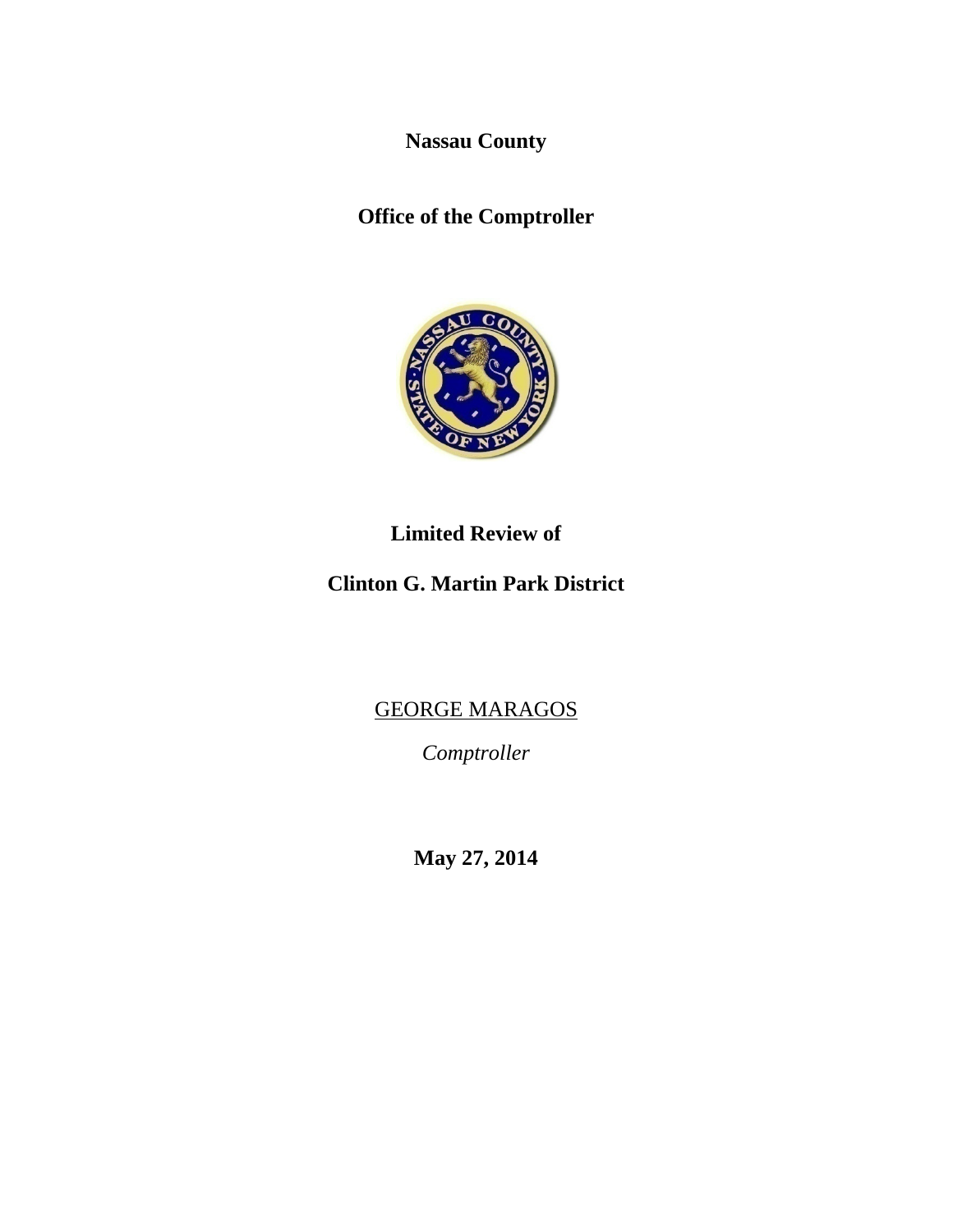# **NASSAU COUNTY**  *OFFICE OF THE COMPTROLLER*

# **George Maragos**

*Comptroller* 

Steven L. Labriola *Chief Deputy Comptroller*

Jostyn Hernandez *Director of Communications* 

Chris Leimone *Counsel to the Comptroller* 

Review Staff

JoAnn Greene *Director of Field Audit* 

> Linda Leung *Project Manager*

Aurora Scifo *Senior Project Manager* 

> Bebe Belkin *Field Auditor*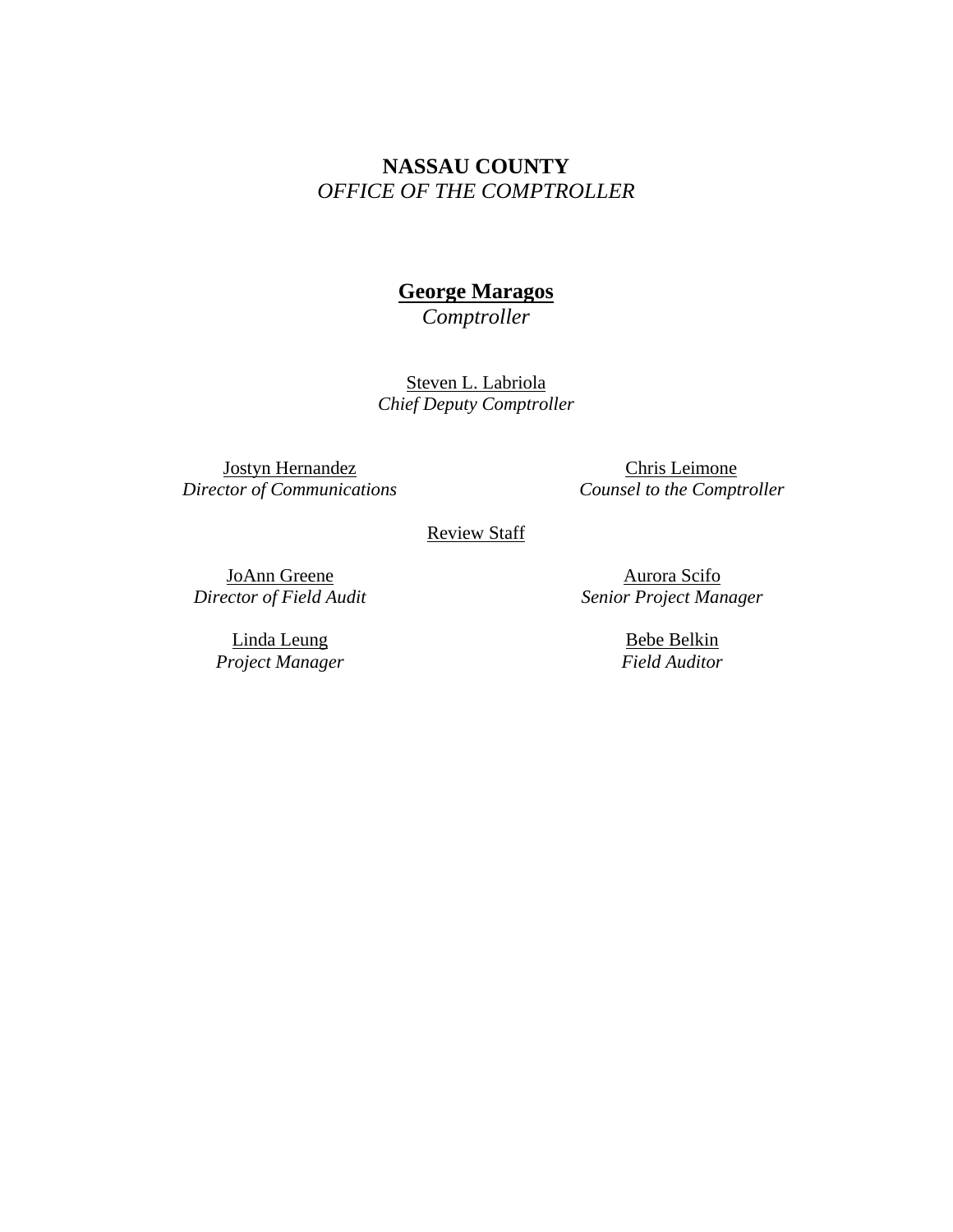## **Introduction**

The Clinton G. Martin Park District ("CGM" or "District") was established in 1962 for the sole use of district residents. The park provides a pool, community center, playground and tennis courts for its residents. The park is managed and operated by the Town of North Hempstead ("Town"). The Board members serve and function as representatives for both the Town and the Park Districts. The Town-wide board minutes include all Board Resolutions regarding CGM matters. CGM's daily operations are funded through taxes and park fees.

## **Purpose**

The purpose of the review was to determine that internal controls over Clinton G. Martin Park District financial operations were adequate to ensure proper separation of financial records between the District and the Town, revenues collected were used for park expenses and transfers between the CGM and the Town were correct and performed timely.

#### **Summary of Work Performed and Significant Findings**

Our review identified the following significant findings:

- The Town failed to make lease payments totaling \$180,000 to CGM from 1991 to 2002, but caught up on the past due amount in 2011.
- Errors in the reclassification of park employee salaries were not always identified and corrected in a timely manner.
- Town administrative salaries and other expenses are allocated to CGM based on budget appropriations instead of actual costs. There was no evidence of inappropriate charges.

We specifically inquired about the other non-lease related concerns raised by certain residents and found no issues, as follows:

- Since Board members of the CGM Park and the Town are the same individuals, there was a question about whether the Board members were adequately separating their functions as representatives of both entities. We determined that New York Town Law § 198.4 grants the Town Board the authority to act as the governing body for the CGM district. A separate governing Board is not required or permitted under the law. We determined that CGM governance matters and any resulting Board resolutions were discussed and voted on during the Town-wide board meetings which occurred approximately every three weeks.
- The resident claimed that cash was not safeguarded saying it was "just cash in a box". We found that cash, checks and credit card charges were adequately controlled and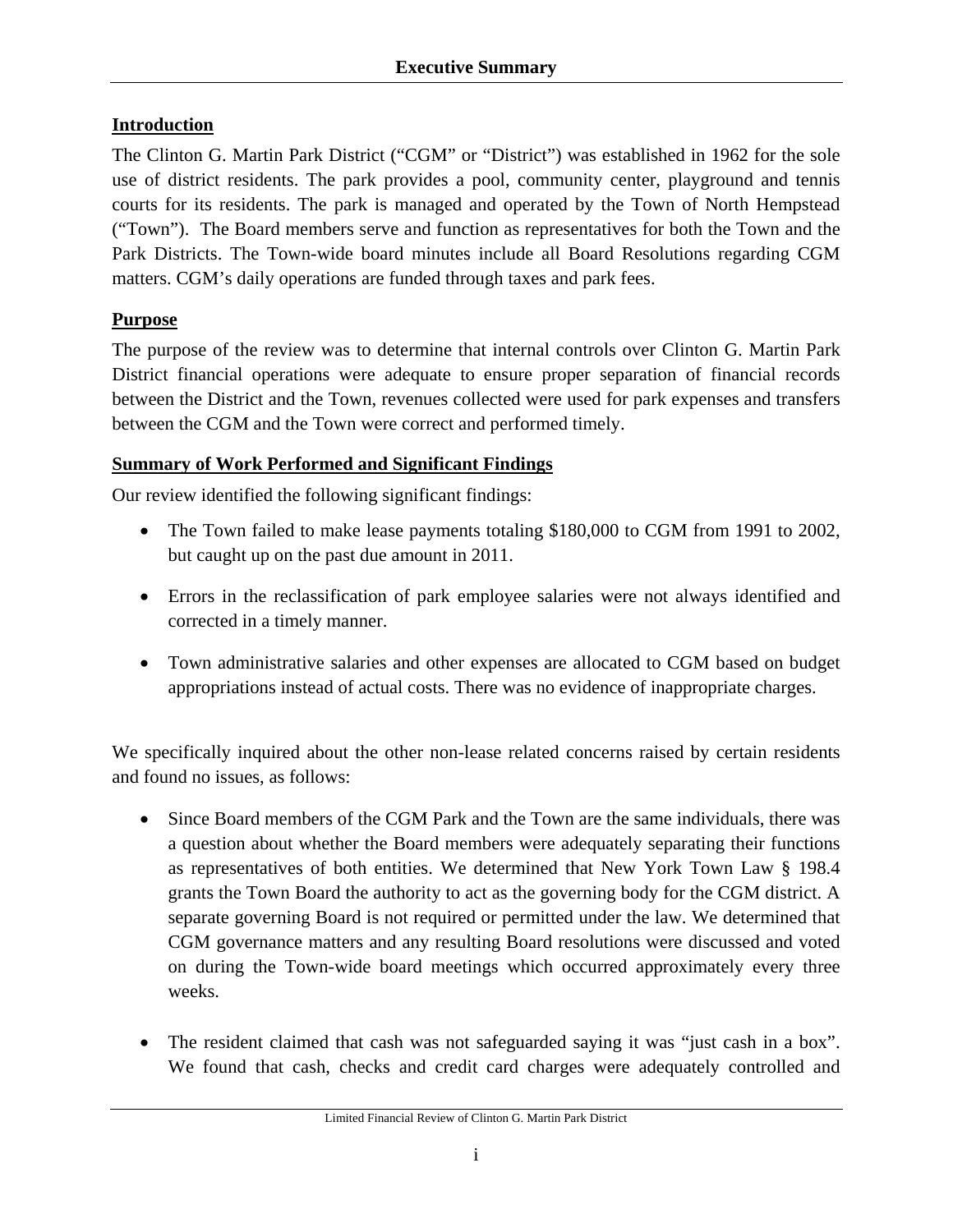properly coded as CGM receipts, deposited in the bank and reported in the CGM general ledger.

- The resident claimed that CGM was being charged for items that never went to the park and that Town-related events held at CGM were inappropriately charged to CGM. We traced cash disbursements on a test basis to supporting invoices, contracts, agreements and allocation support and verified the accuracy and appropriateness of the disbursements. Further, we noted that CGM was not charged for the summer events held at the Park for 2011 and 2012.
- A concern was raised that the cost of parking lot maintenance should not be absorbed by CGM, but shared with the Town. We determined that parking lot costs for routine maintenance work were not charged to CGM, since this work was performed by CGM employees. Other parking lot work done by the Highway Department was correctly charged directly to CGM.
- Lounge chairs were reported as being marked "the property of CGM" but seen at other parks. We were advised that the lounge chairs are often shared among the parks depending on need; some of the older chairs are sent to the less populated parks rather than disposing of them.

## **Summary of Significant Recommendations:**

- The Town should continue to monitor lease payments to ensure payments are made to CGM on a timely basis.
- The accounting review of the salary expense reclassifications related to park employees should be improved to ensure that errors are identified prior to processing and corrected in a timelier manner to ensure that the CGM expenses are accurately stated in the proper reporting period.
- The allocation of Town and park administrative salaries and other expenses should be based on actual costs.

\*\*\*\*\*\*

The matters in this report have been discussed with the officials of the Town of North Hempstead. On May 5, 2014 we submitted a draft report to the Comptroller of the Town of North Hempstead. The Comptroller provided her response on May 16, 2014 which is included as an Appendix to this report.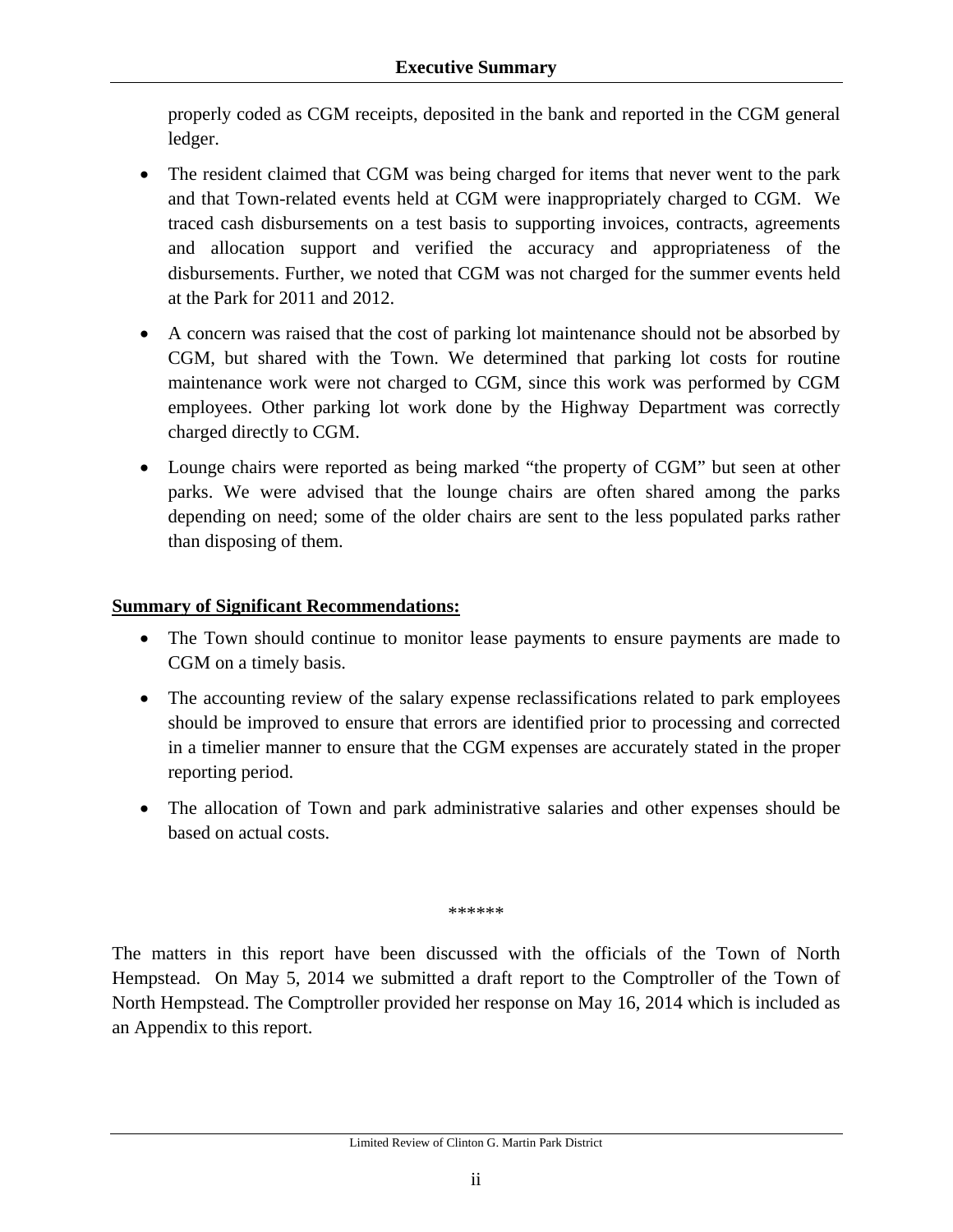## **Page**

| The Town Failed to Make Lease Payments Totaling \$180,000 to CGM from 1991 to 2002, but |
|-----------------------------------------------------------------------------------------|
| Errors In The Reclassification of Park Employee Salaries Were Not Always Identified and |
| Town Administrative Salaries and Other Expenses Are Allocated to CGM Based on Budget    |
|                                                                                         |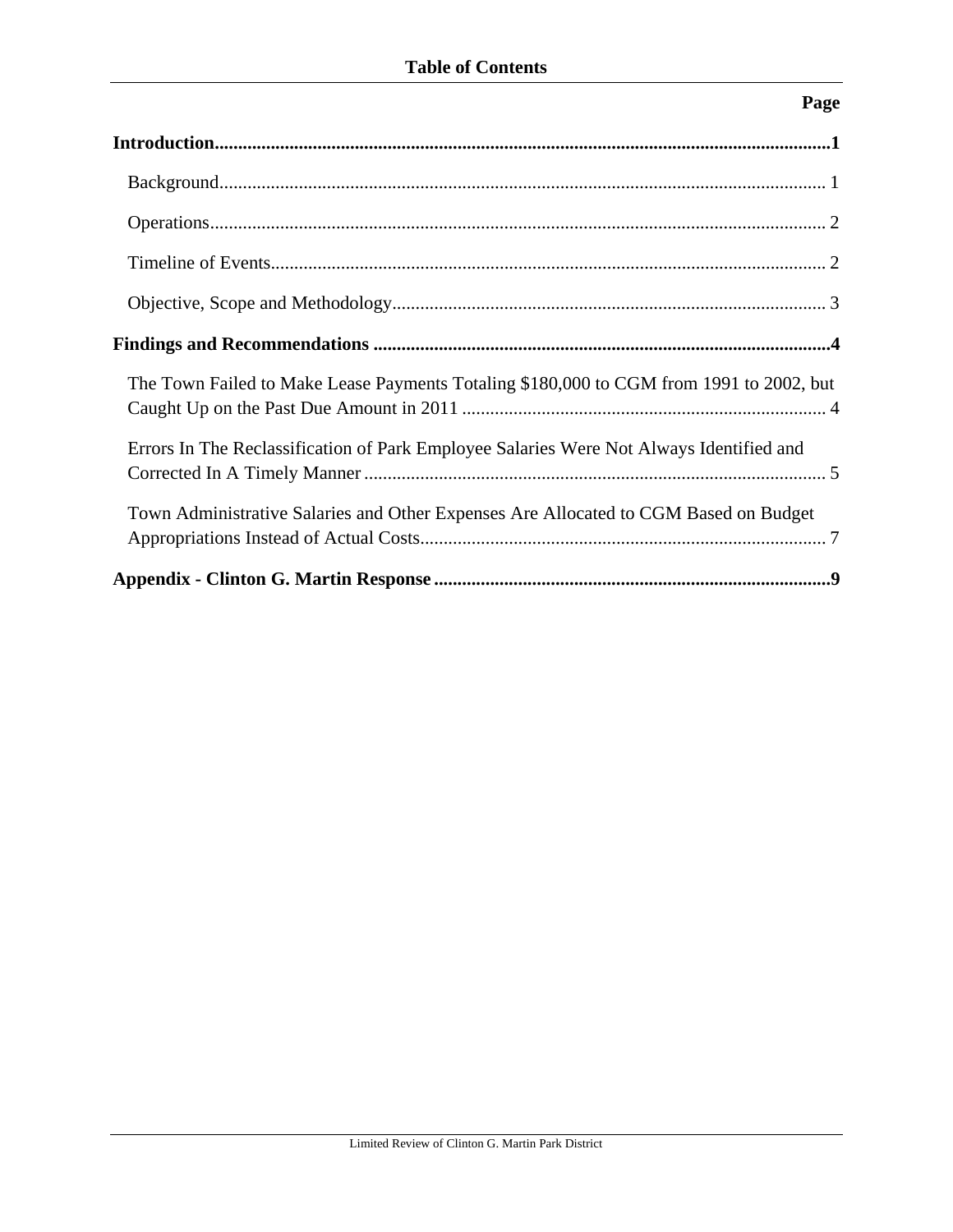## **Background**

The Clinton G. Martin Park ("CGM" or "District") District is a special park district in the Town of North Hempstead ("Town"). CGM offers an outdoor pool complex with a 50 yard family pool, children's wading pool and playground, snack bar, platform tennis courts, and community center. CGM's revenue and expenses for 2011 and 2012 are shown in Exhibit I. The majority of the revenue is derived from District tax levies and park facility charges and the major expenses consist of salaries, fringe benefits and administrative and park charges.

## **Exhibit I**

## **Clinton G. Martin Special Park District Statement of Revenues and Expenses Years Ended December 31, 2011 and 2012**

| <b>Revenues</b>                                    |                           | 2011      | 2012          |
|----------------------------------------------------|---------------------------|-----------|---------------|
| <b>Real Property Taxes</b>                         | \$                        | 729,694   | \$<br>729,726 |
| Special Rec Facility Charges Beach & Pool Fees     |                           | 356,940   | 336,043       |
| <b>Interfund Revenues</b>                          |                           | 30,000    | 87,302        |
| Federal & State Aid, Emergency Disaster Assistance |                           |           | 31,963        |
| <b>Rental of Real Property</b>                     |                           | 15,000    | 15,000        |
| <b>Concession Fees</b>                             |                           | 7,500     | 7,500         |
| <b>Interest Earned</b>                             |                           | 1,572     | 1,665         |
| Other Revenue                                      |                           | 523       | 485           |
| <b>Total Revenues</b>                              | \$                        | 1,141,230 | \$1,209,684   |
|                                                    |                           |           |               |
| <b>Expenses</b>                                    |                           |           |               |
| <b>Salaries</b>                                    | \$                        | 501,366   | \$<br>580,537 |
| <b>Fringe Benefits</b>                             |                           | 191,990   | 187,136       |
| <b>Administrative Charges</b>                      |                           | 181,968   | 196,246       |
| <b>Utilities</b>                                   |                           | 79,610    | 82,592        |
| <b>Operating Expenses</b>                          |                           | 78,322    | 62,220        |
| Debt & Interest Expense                            |                           | 38,312    | 16,007        |
| <b>Other Operating Expenses</b>                    |                           | 7,474     | 4,160         |
| <b>Total Expenses</b>                              | $\boldsymbol{\mathsf{S}}$ | 1,079,042 | \$1,128,898   |
|                                                    |                           |           |               |
| <b>Revenues in Excess of Expenses</b>              | \$                        | 62,188    | \$<br>80,786  |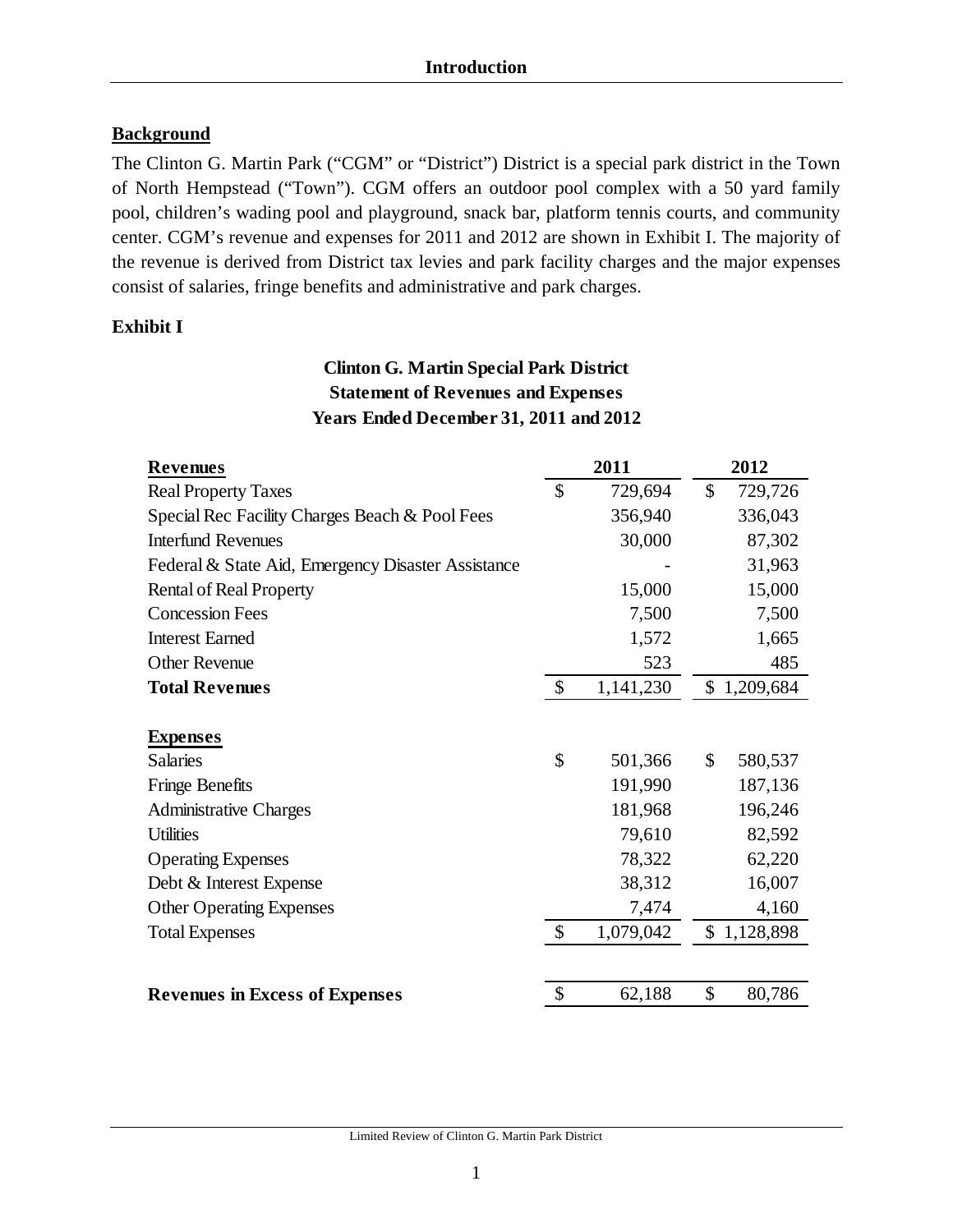## **Operations**

Admission to CGM is limited to residents of the New Hyde Park District<sup>1</sup> and their guests. CGM maintains a separate budget from the Town and funding is derived mainly from the District tax levy and park fees. Town employees operate and maintain the CGM facilities and their salaries are charged to CGM's expenses.

CGM's daily operations are managed by District employees. The financial accounting and reporting is managed by both District employees and certain Town personnel. In addition, the seasonal workers, such as lifeguards, may not be dedicated to CGM and can move from park to park depending on staffing needs. As a result, a portion of CGM's salary expense is in the form of an allocation chargeback from the Town.

The Town maintains separate accounting records for the District and uses assigned codes to identify CGM's receipts and disbursements recorded in the General Fund bank account. Due to the low annual revenue and expenses for CGM, its financial information is accounted for as a non-major fund and is aggregated with two other Town Parks for financial accounting and reporting purposes in the Town's Annual Consolidated Financial Reports ("CAFR")<sup>2</sup>. CGM governance matters and any resulting Board resolutions are discussed and voted on during the Town-wide board meetings which occur approximately every three weeks.

## **Timeline of Events**

The Comptroller's Office's decision to initiate a limited review of the District was in direct response to serious concerns raised by certain District residents. These concerns stemmed primarily from a lease that the Town signed with the District in 1990 for use of District property to build a community center. According to the lease, the Town agreed to pay the District \$15,000 per year for use of the land. The residents were concerned because rent payments accumulating to \$180,000 had not been paid to the District from 1991 to 2002. When residents tried to obtain information about the matter, they were met with resistance and became concerned about the lack of transparency with the accounting records. Questions were raised about whether District funds were being used solely for the benefit of its residents and whether funds may have been improperly transferred from the District's Funds to the Town or that Town expenses were inappropriately allocated to the District.

The Comptroller's Office first attempted to conduct the limited review of the District on February 23, 2011. The Town responded that the Comptroller's Office did not have the authority to conduct a limited review of the CGM Park District and refused to allow the review to proceed. The Comptroller's Office's authority to audit CGM is included in the District's Charter  $\S 402(6)^3$ , which provides that the "Comptroller shall examine and audit of his own motion or when

 $\overline{\phantom{a}}$ <sup>1</sup> Board Resolution no. 294-1962 established the New Hyde Park District to be used for park purposes.

 $2^2$  Governmental Accounting Standards Board Statement No. 34 states "Nonmajor funds should be reported in the aggregate in a separate column."

<sup>&</sup>lt;sup>3</sup> County Government Law of Nassau County: The Nassau County Charter, December 31, 2010.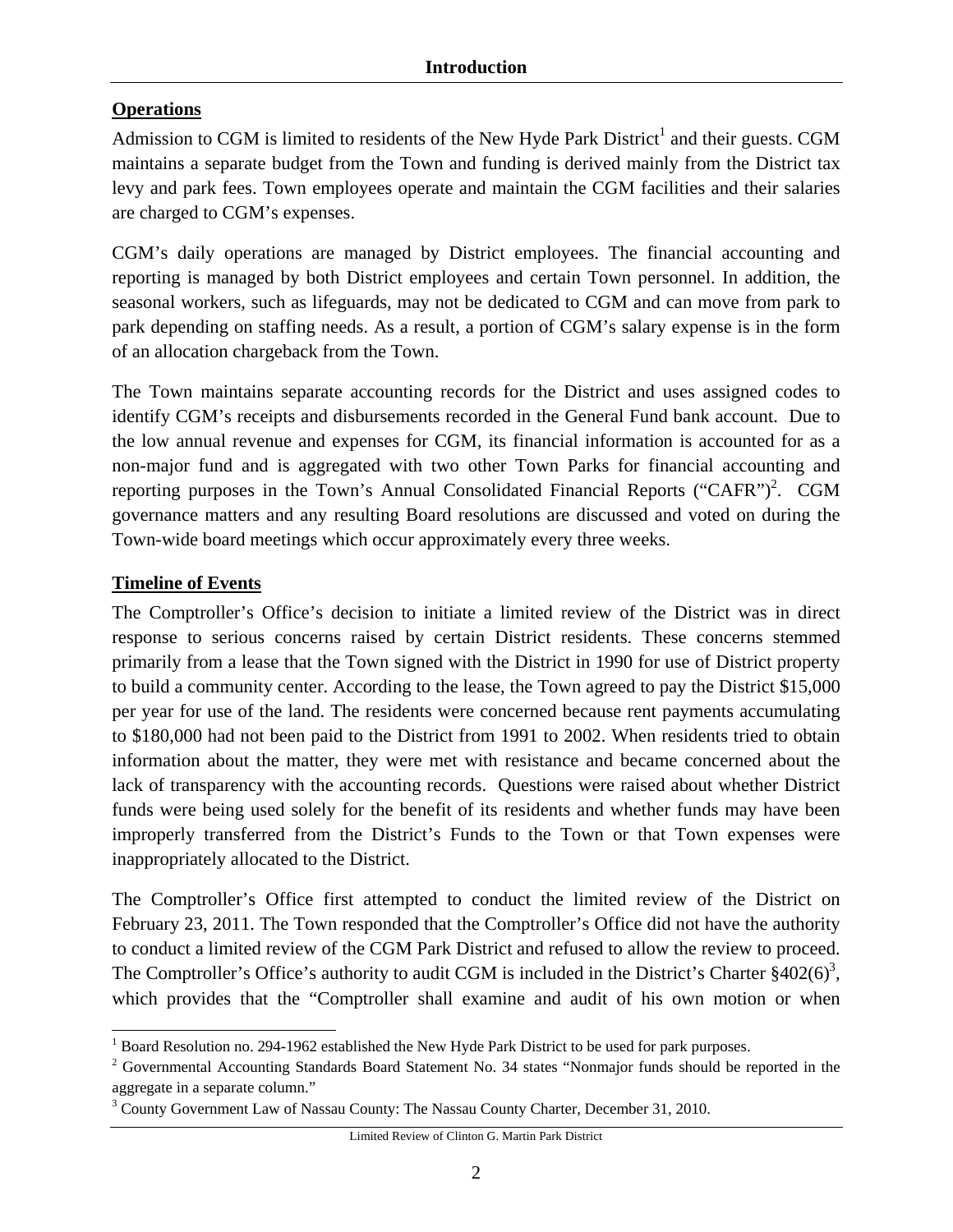directed to do so by resolution of the County Legislature, the accounts and records of any town or special district."

The Town initiated legal action after legal action over a two year period, involving three court appeals, challenging the County Comptroller's authority to audit the Town's Special Park District. After the Court upheld the County Comptroller's right to audit CGM, the Town permitted the Comptroller's Office to proceed with the audit on May 7, 2013.

## **Objective, Scope and Methodology**

The objective of the review was to follow-up on the aforementioned concerns of the District's residents. Specifically, the scope was focused on answering the following questions:

- Has the CGM District established adequate internal controls over its operations to protect CGM assets against fraud, abuse, and professional misconduct, and are those controls operating effectively?
- Are all taxes collected by the CGM District utilized solely for the park's expenses?
- Is the Town of North Hempstead properly reimbursing the Park District for use of its facilities?
- Are the Board members who serve on the Town Board and the District adequately separating their functions as representatives of both entities?

Our review covered the period from 2011 to 2012 and included any transactions dating back to the inception of the land lease. The scope of our review was limited to an examination of the District's policies and procedures. We were only permitted to review Town policies and processes to the extent they applied to the District. For example, since the District utilized the Town's payroll and disbursement processes we were allowed to review these Town processes and records as they related to the District.

Our approach included:

- discussions with key personnel to determine daily operating processes and controls;
- obtaining written policies and procedures to evaluate controls over the processing of cash receipts, disbursements and the allocation of payroll and administration expenses to the District to ensure that the financial information is accurately authorized, supported and recorded;
- reviewing contracts and procurement practices and related disbursements for compliance on a test basis; and
- testing of cash receipts, cash disbursements, time and leave, and payroll records, for proper authorization and adequate support.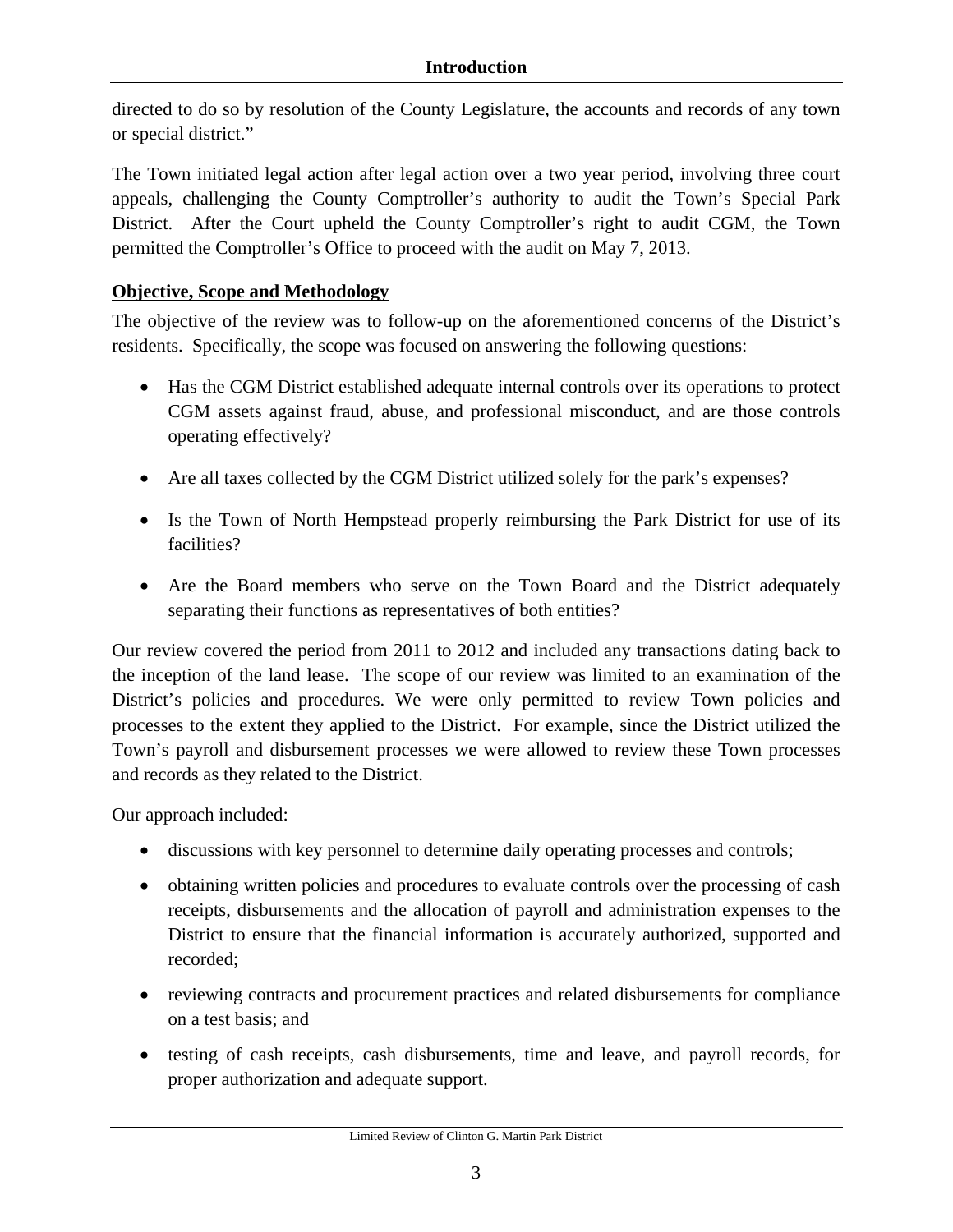#### **Review Finding (1):**

## **The Town Failed to Make Lease Payments Totaling \$180,000 to CGM from 1991 to 2002, but Caught Up on the Past Due Amount in 2011**

In 1990, the Town leased land on the property of the CMG District for 40 years and built a community center. The Town agreed to pay CGM \$15,000 per year. Exhibit II below is a summary of the lease payments.

#### **Exhibit II**

|      | <b>Annual Lease</b> |               |                     |
|------|---------------------|---------------|---------------------|
| Year | <b>Amount</b>       | Paid by Town  | <b>Balance Owed</b> |
| 1990 | \$<br>15,000        | \$<br>15,000  | \$                  |
| 1991 | 15,000              |               | 15,000              |
| 1992 | 15,000              |               | 30,000              |
| 1993 | 15,000              |               | 45,000              |
| 1994 | 15,000              |               | 60,000              |
| 1995 | 15,000              |               | 75,000              |
| 1996 | 15,000              |               | 90,000              |
| 1997 | 15,000              |               | 105,000             |
| 1998 | 15,000              |               | 120,000             |
| 1999 | 15,000              |               | 135,000             |
| 2000 | 15,000              |               | 150,000             |
| 2001 | 15,000              |               | 165,000             |
| 2002 | 15,000              |               | 180,000             |
| 2003 | 15,000              | 105,000       | 90,000              |
| 2004 | 15,000              | 25,000        | 80,000              |
| 2005 | 15,000              | 25,000        | 70,000              |
| 2006 | 15,000              | 25,000        | 60,000              |
| 2007 | 15,000              | 25,000        | 50,000              |
| 2008 | 15,000              |               | 65,000              |
| 2009 | 15,000              |               | 80,000              |
| 2010 | 15,000              | 15,000        | 80,000              |
| 2011 | 15,000              | 95,000        |                     |
| 2012 | 15,000              | 15,000        |                     |
| 2013 | 15,000              | 15,000        |                     |
|      | \$<br>360,000       | \$<br>360,000 | \$                  |

#### **Summary of Lease Payments**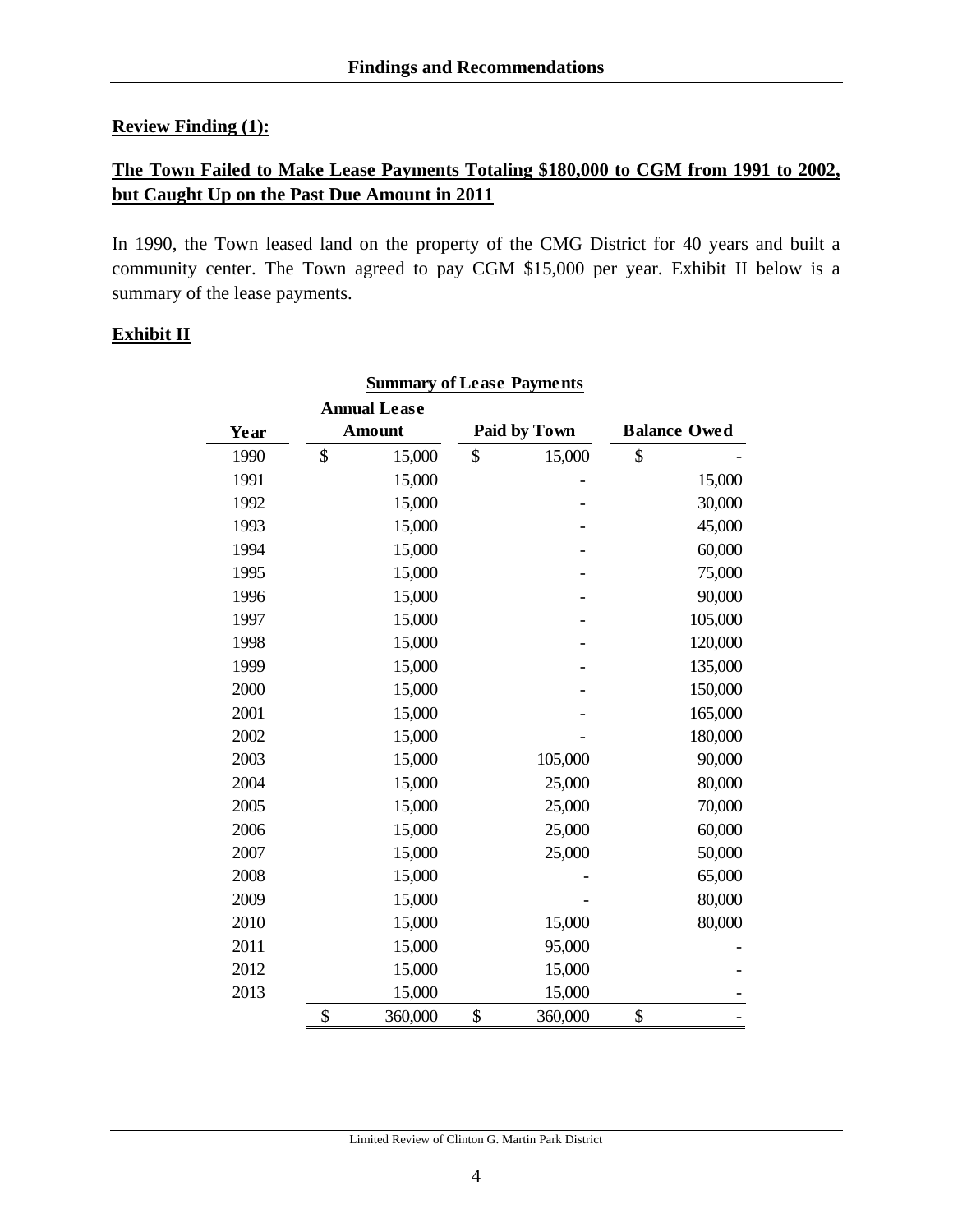As reflected above, the Town did not make the annual lease payments from 1991 to 2002, resulting in an outstanding amount due CGM of \$180,000 as of December 31, 2002. Beginning in 2003 and through 2007, the Town began to pay the annual lease amount plus an amount to be applied to the past due balance, but then stopped making any payments again in 2008 and 2009. We were advised that this was because the Town purchased chlorine tanks in 2008 on behalf of CGM at a cost of \$89,000 and anticipated applying this cost toward the lease obligation. Our review found that the Board resolution authorizing the cost of the chlorine tanks to be applied against the past due balance was passed in 2011, and it was at this time that the Town became current on its lease payments to CGM. We verified that the Town made the annual \$15,000 payment to CGM on time in 2010 and also in 2011, 2012 and 2013 and thus, continue to remain current.

#### **Recommendation:**

We acknowledge the Town's efforts to resolve the unpaid lease obligation and recommend the Town continue to ensure the lease payments are made in a timely manner.

#### **Review Finding (2):**

## **Errors In The Reclassification of Park Employee Salaries Were Not Always Identified and Corrected In A Timely Manner**

As shown in Exhibit III below, the CGM District employed six full time park employees<sup>4</sup> in both 2011 and 2012; the district also employed 50 part-time employees in 2011 and 58 part-time park employees in 2012.

#### **Exhibit III**

 $\overline{\phantom{a}}$ 

# **Clinton G. Martin Special Park District CGM Payroll - Salaries Years Ended December 31, 2011 and 2012**

|           |                          | 2011      | 2012                     |           |  |  |
|-----------|--------------------------|-----------|--------------------------|-----------|--|--|
|           | # of<br><b>Employees</b> | \$        | # of<br><b>Employees</b> | \$        |  |  |
| Full-Time | 6                        | \$307,550 | 6                        | \$383,566 |  |  |
| Part-Time | 50                       | 193,816   | 58                       | 196,971   |  |  |
|           |                          | \$501,366 |                          | \$580,537 |  |  |

<sup>&</sup>lt;sup>4</sup> The salary expense for full-time park employees included two retirees' unused vacation payouts in 2011 and 2012.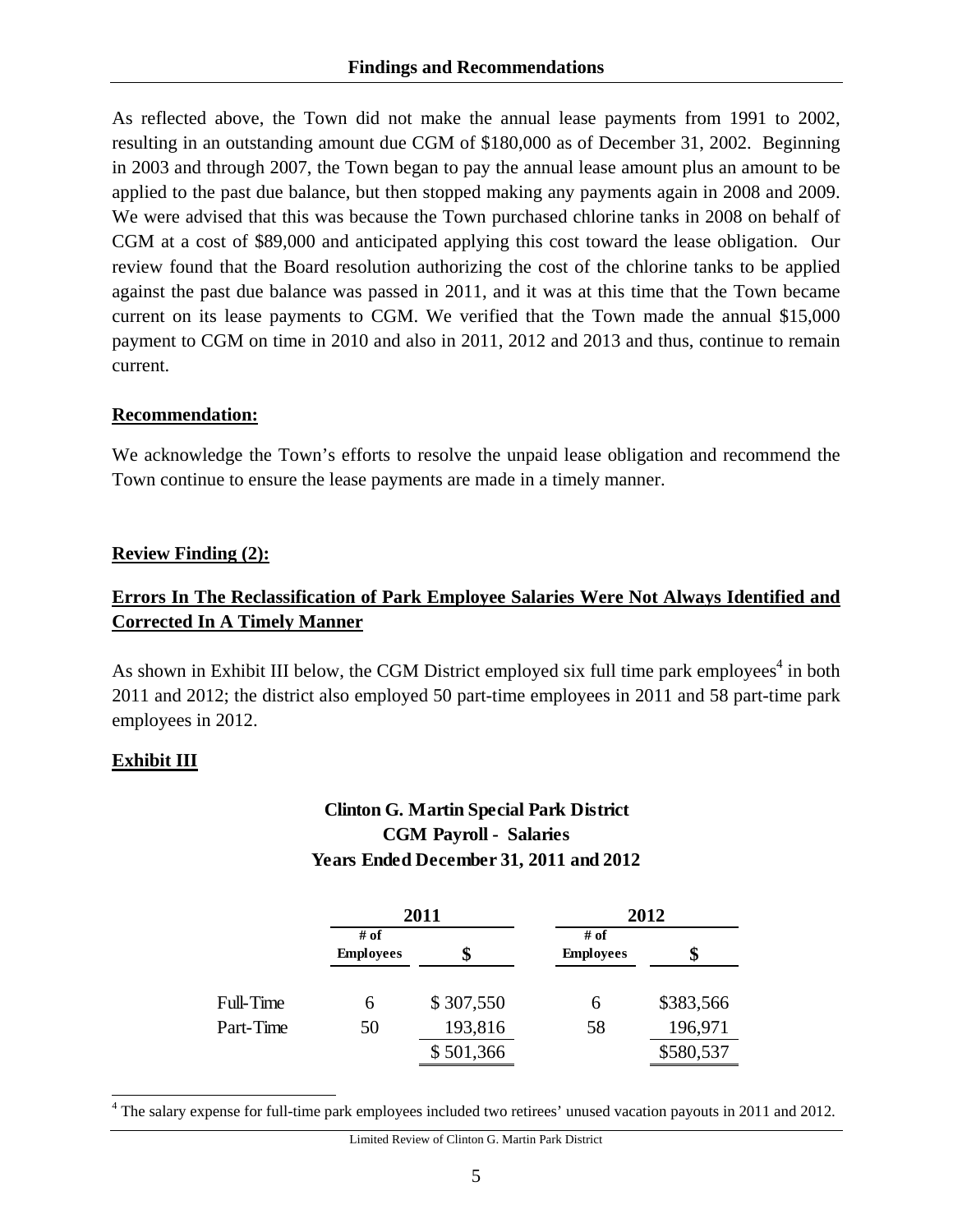We verified the salary amounts shown to the CGM general ledger, the employees'  $W-2's<sup>5</sup>$  and to the Form NYS  $45^{\circ}$  for 2011 and 2012. For 2012, we reviewed the attendance records for the six full-time employees who earned \$383,566 and for 15 of the 58 part-time employees who earned \$73,795 of the \$196,971 and verified the hours worked. We found no exceptions in the time and attendance records reviewed and noted that, except for the salary reclassification errors noted below, the salary expenses were properly recorded.

#### **Salary Reclassification Errors**

We noted several instances where employee salaries were charged to the Town or other parks in error, requiring reclassification entries. We reviewed these salary reclassification entries for 2011 and 2012 to determine whether sufficient documentation existed to support the appropriateness of the resulting expenses charged to the CGM District. The documents for the salary reclassification entries provided by the Town were approved by the accounting supervisor and were sufficient to support the charges to CGM. The following errors were found:

- Duplicate journal entries were made to correct an error. The original error of \$16,770 was a 2012 charge to the Town for the salary and benefits of a CGM staff person. The entry to reclassify the salary to CGM was duplicated, resulting in CGM being charged twice for this individual's salary. Even though the Town stated they had already identified the error, we noted that the correction was done after our inquiry and not on a timely basis.
- The 2012 budget appropriation included the approval to split a CGM staff person's time between two parks and charge fifty percent of the cost to the other Park. The Town's payroll is set up to charge one location 100% of an employee's salary; in this case, CGM was charged for the full amount. In order to charge portions of an employee's salary to another location, a reclassification entry has to be processed; in this case 50% had to be charged to the other park. We reviewed the payroll and time records to support the staff person's salary and time at CGM Park and identified a clerical error of \$619, that when brought to the Town's attention, was corrected in the final 2012 financial statement. The error was not detected by the accounting management review.
- A staff person's salary was charged to CGM instead of another park. The Town stated the miscoding had been identified prior to our review but was not yet corrected because they had not concluded whether it would be corrected in 2012 or 2013. We verified that the error was eventually corrected and reflected in the 2012 financial results. A careful review by management prior to processing the entry would have detected the error.

l <sup>5</sup> Wages earned as an employee are reported on the IRS Form W-2.

Quarterly salary information is reported to New York State on Form NYS 45. Salary expenses were verified to Form NYS 45's for full and part-time employees in 2011 and full time employees in 2012.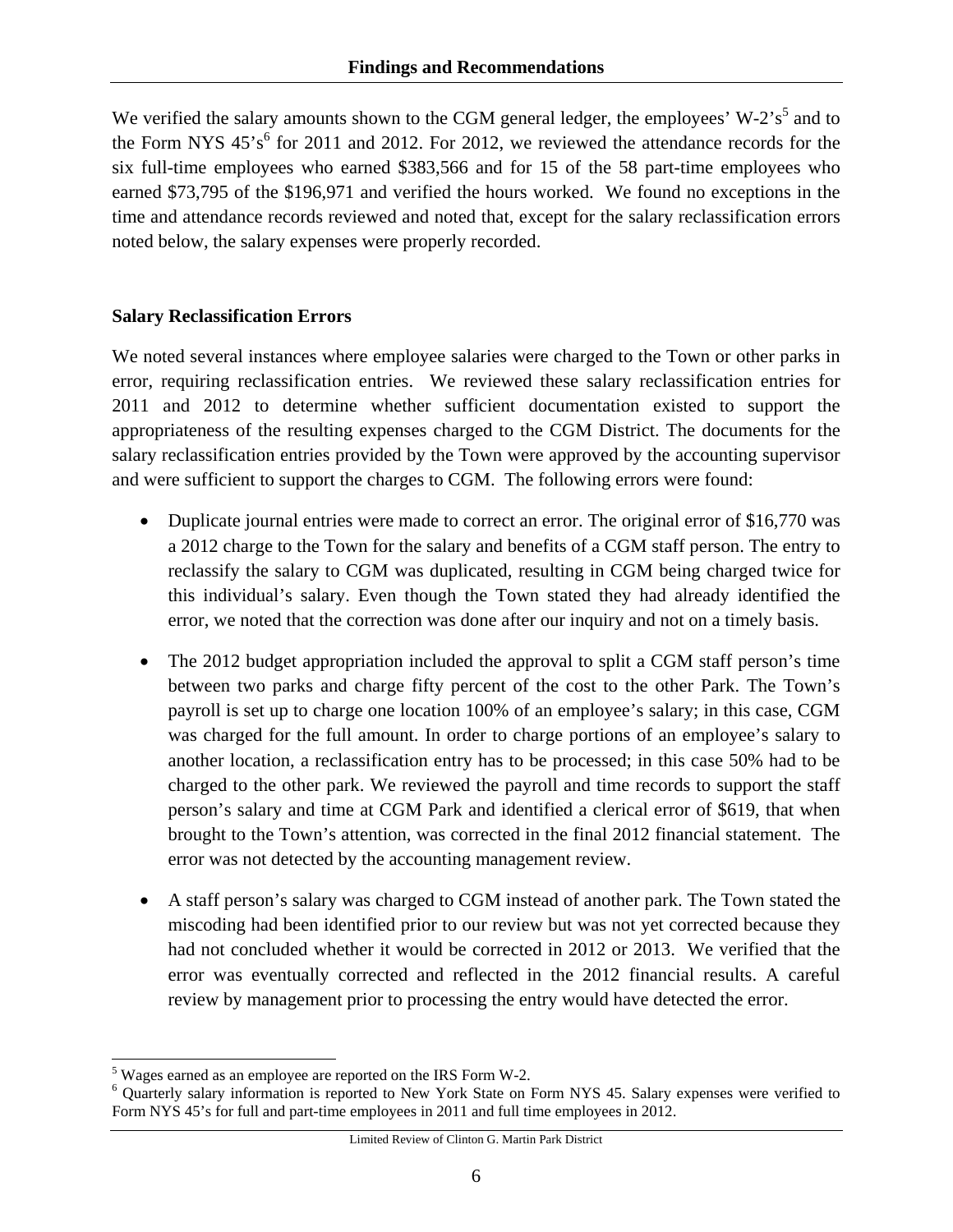#### **Recommendation:**

We recommend that the accounting review of entries to reclassify salary expenses between the Town and the parks be improved prior to processing to help ensure errors are detected and corrected in a timelier manner.

## **Review Finding (3):**

## **Town Administrative Salaries and Other Expenses Are Allocated to CGM Based on Budget Appropriations Instead of Actual Costs**

CGM is operated and managed by both CGM and Town employees. The salary and fringe benefits for the CGM employees (previously discussed in Review Finding 2) are a direct charge from CGM's payroll whereas the support services performed by the Town administrative staff employees on behalf of CGM are charged to CGM through a budget allocation. These services are performed by employees in several Town Departments including the Comptroller's Office, the Department of Information Technology and the Department of Public Works. As shown in Exhibit IV below, the budgeted Town administrative salary and fringe benefit expense charges to CGM were \$150,584 and \$158,286 in 2011 and 2012, respectively and represented approximately 2% of the budgeted Town salaries deemed allocable.

## **Exhibit IV**

|                  | 2011                |                  |
|------------------|---------------------|------------------|
| <b>Allocable</b> |                     | <b>Allocable</b> |
| <b>Town</b>      | <b>Allocated to</b> | <b>Town</b>      |
| <b>Salaries</b>  | <b>CGM</b>          | <b>Salaries</b>  |

# **Clinton G. Martin Special Park District Allocations - Indirect Salary & Other Charges**

|                                          | <b>Salaries</b> | <b>CGM</b> |                   | <b>Salaries</b> |  | \$                |  |
|------------------------------------------|-----------------|------------|-------------------|-----------------|--|-------------------|--|
| Town Salaries & Fringe<br>Other Expenses | \$7,231,927     | <b>S</b>   | 150,584<br>31,384 | \$8,518,745     |  | 158,286<br>37,960 |  |
|                                          |                 |            | 181,968           |                 |  | 196,246           |  |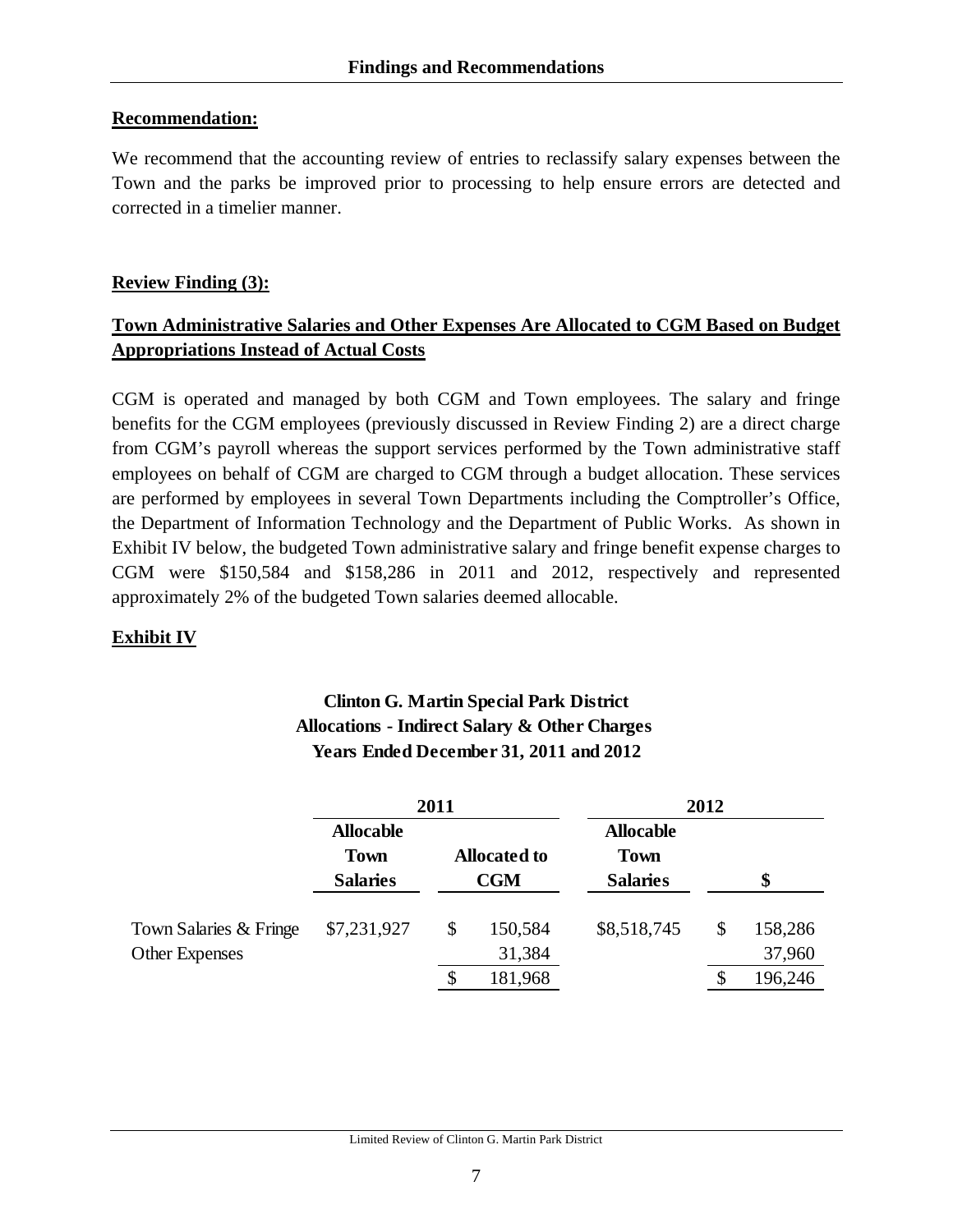We examined the charges allocated to CGM's books to determine whether they were properly supported, appropriate and reasonable. We determined that an analysis of actual costs to budget amounts to determine the need for adjustments to the allocation was only first implemented in 2013. In general, the use of budgeted amounts for the allocation of administrative salaries and other expenses to CGM may not always be accurate, requiring adjustments that may be prone to error.

In order to determine the reasonableness for the 2012 allocation, we requested and were provided with a schedule of actual costs for 2012. We compared the actual amounts to the budget expenses that were the basis for the allocations and found no adjustments were needed for 2012.

#### **Recommendation:**

We recommend that the Town reconsider its practice of allocating costs based on budgetary amounts and instead use the actual costs.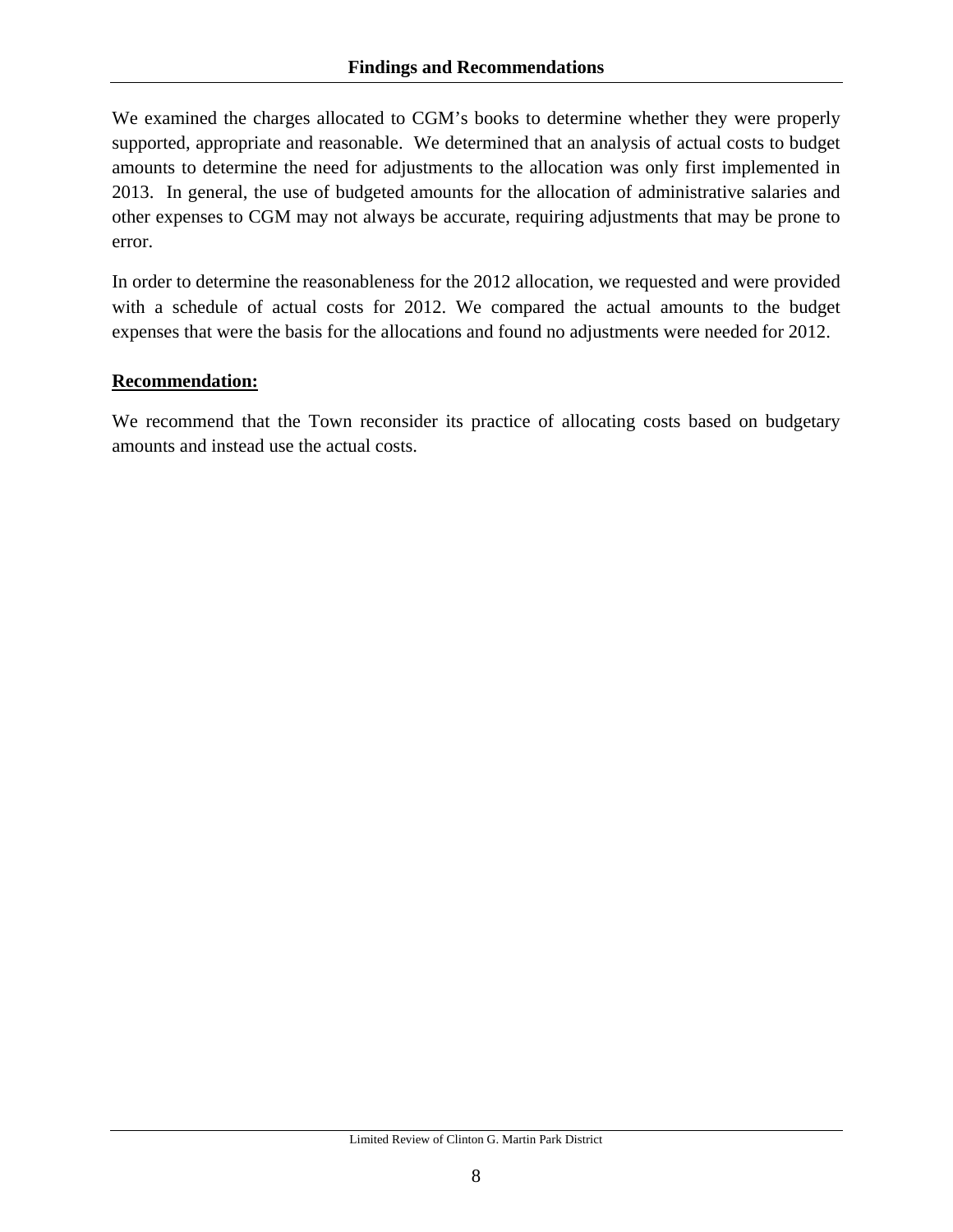Supervisor<br>JUDI BOSWORTH

**Town Board VIVIANA L. RUSSELL** PETER J. ZUCKERMAN **ANGELO P. FERRARA** ANNA M. KAPLAN **LEE SEEMAN DINA M. DE GIORGIO** 

**Town Clerk** WAYNE H. WINK, JR.

**Receiver of Taxes CHARLES BERMAN** 

#### **TOWN OF NORTH HEMPSTEAD**

**COMPTROLLER'S OFFICE 220 PLANDOME ROAD** MANHASSET, NY 11030

> PHONE (516) 869-7740 FAX (516) 869-7762



**TOWN COMPTROLLER** KATHLEEN H. MITTERWAY

**DEPUTY COMPTROLLER DIANE M. CHAMBERS** 

#### VIA E-MAIL AND U.S. MAIL

May 16, 2014

JoAnn F. Greene Nassau County Office of the Comptroller Director of Field Audit 240 Old Country Road Mineola, NY 11501

Re: Limited Review of the Clinton G. Martin Park District

Dear Ms. Greene:

Thank you for your draft report. On behalf of the Town of North Hempstead, I offer the following comments in response to the significant findings and the review findings:

**Significant Findings:** 

The Town agrees with the Comptroller that there is no issue to the claims raised by one or more residents. The Town Board properly governs the District; cash, checks and credit card charges are adequately controlled and credited to the Clinton G. Martin Park District; Town events held at the Clinton G. Martin Park were not charged to the District during the years under review; parking lot maintenance costs are properly charged; and, lounge chairs are distributed to other less populated parks in lieu of disposing of them.

Review Finding (1):

The Town agrees with the Comptroller that the Town is up to date on rental payments from the Town to the Clinton G. Martin Park District for the community center at Clinton G. Martin Park. The Town will continue to ensure the lease payments are made in a timely manner.

Review Finding (2):

The Town agrees with the Comptroller that hours worked were properly recorded. The Town will continue to perform a secondary review of accounting entries prior to processing.